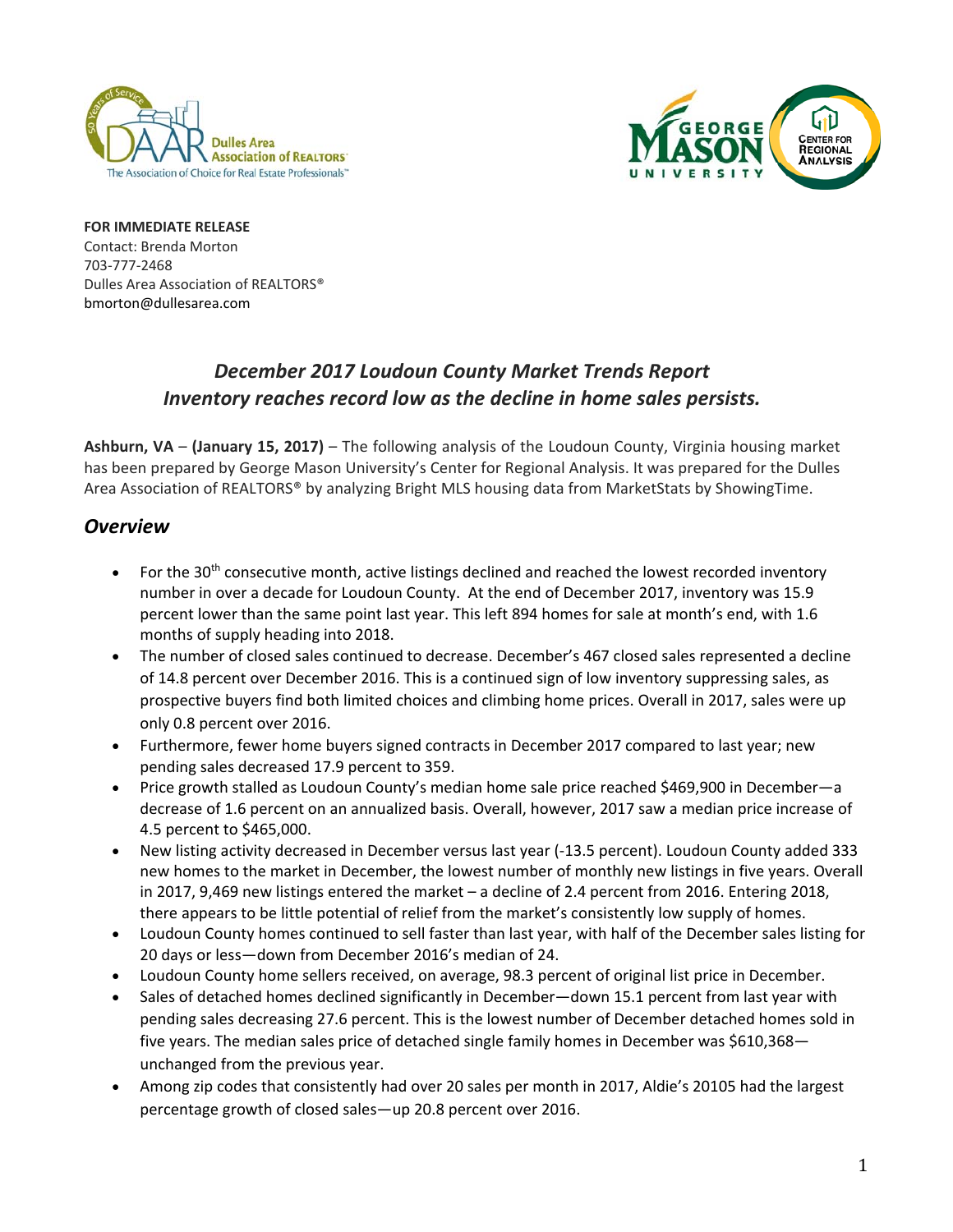|                     |               | <b>Median Sales Price</b> |          | <b>Closed Sales</b> |               |           |  |
|---------------------|---------------|---------------------------|----------|---------------------|---------------|-----------|--|
|                     | <b>Dec-17</b> | <b>Dec-16</b>             | YoY      | <b>Dec-17</b>       | <b>Dec-16</b> | YoY       |  |
| 20105, Aldie        | \$608,982     | \$649,990                 | $-6.30%$ | 50                  | 53            | $-5.70%$  |  |
| 20148, Ashburn      | \$561,570     | \$540,000                 | 4.00%    | 59                  | 87            | $-32.20%$ |  |
| 20132, Purcellville | \$530,000     | \$410,430                 | 29.10%   | 29                  | 36            | $-19.40%$ |  |
| 20175, Leesburg     | \$492,500     | \$445,000                 | 10.70%   | 48                  | 37            | 29.70%    |  |
| 20152, Chantilly    | \$482,450     | \$484,900                 | $-0.50%$ | 36                  | 55            | $-34.60%$ |  |
| Loudoun County      | \$469,900     | \$477,462                 | $-1.60%$ | 467                 | 548           | $-14.80%$ |  |
| 20147, Ashburn      | \$442,500     | \$384,500                 | 15.10%   | 66                  | 72            | $-8.30%$  |  |
| 20176, Leesburg     | \$425,500     | \$456,950                 | $-6.90%$ | 64                  | 76            | $-15.80%$ |  |
| 20165, Sterling     | \$405,500     | \$418,500                 | $-3.10%$ | 36                  | 38            | $-5.30%$  |  |
| 20164, Sterling     | \$379,000     | \$360,000                 | 5.30%    | 39                  | 35            | 11.40%    |  |

# **Loudoun County Home Prices and Sales**

*\*ZIP codes with <20 December sales excluded*

#### Loudoun County - December Median Sales Prices \$600,000 \$500,000 \$400,000 \$300,000 9.5%  $-1.6%$ 2.6% 1.0%  $5.2%$  $9.7%$ \$200,000  $2.7%$  $1.1%$ 10.0%  $-23.9%$ \$100,000 \$-2008 2012 2017 2009 2010 2011 2013 2014 2015 2016

## *Home Prices*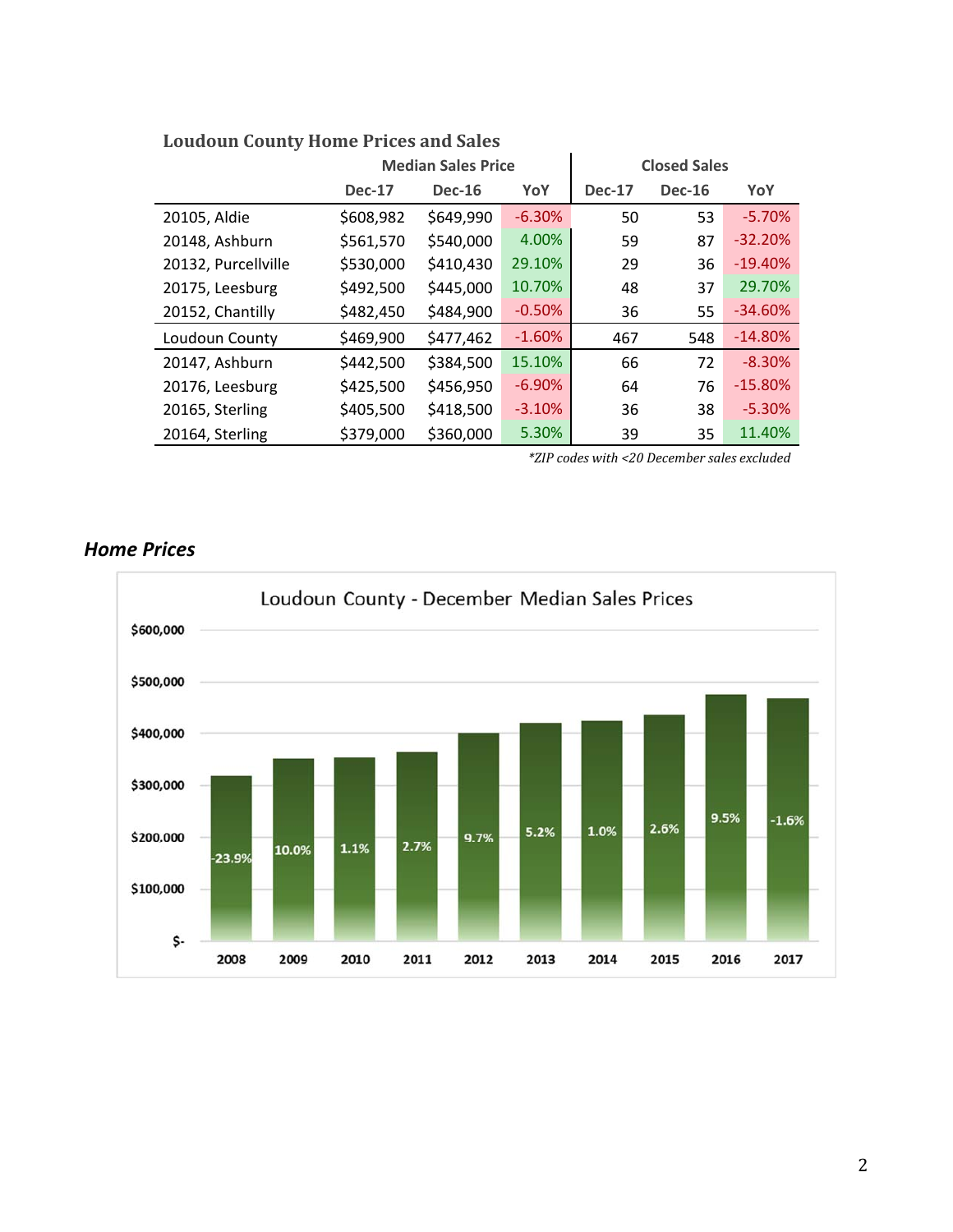- December's median home sale price of \$469,900 represents a decrease of 1.6 percent over last year, but remains 5.4 percent above the 5‐year December average.
- Detached single family median sale prices stand at \$610,368, unchanged from December 2016. Condo prices are up 13.5 percent vs. December 2016 at \$295,000. Townhome median sales price continued to rise relative to last year (\$414,995, + 1.2 percent).
- Median price levels were up in five of the nine Loudoun ZIP codes that had 20 or more sales in December 2017. Purcellville's 20132 saw the largest increase in median sales price, as it grew 29.1 percent to \$530,000.
- Ashburn's 20147 and Leesburg's 20175 also saw significant year over year price gains in December at +15.1 percent and +10.7 percent, respectively. The median sales price increases in Leesburg's 20175 comes after two straight months of declines.
- Leesburg's 20176 and Aldie's 20105 saw year over year decreases in median sales price at ‐6.9 and ‐6.3 percent respectively. With a median sales price of \$379,900, Sterling's 20164 returned as the Loudoun County's least expensive ZIP code.
- Exiting the report this month due to its 18 sales in December, is Great Falls' 22066. This leaves Aldie's 20105 as the County's most expensive zip code with a median closed sale price of \$608,982 despite a decrease from last year.

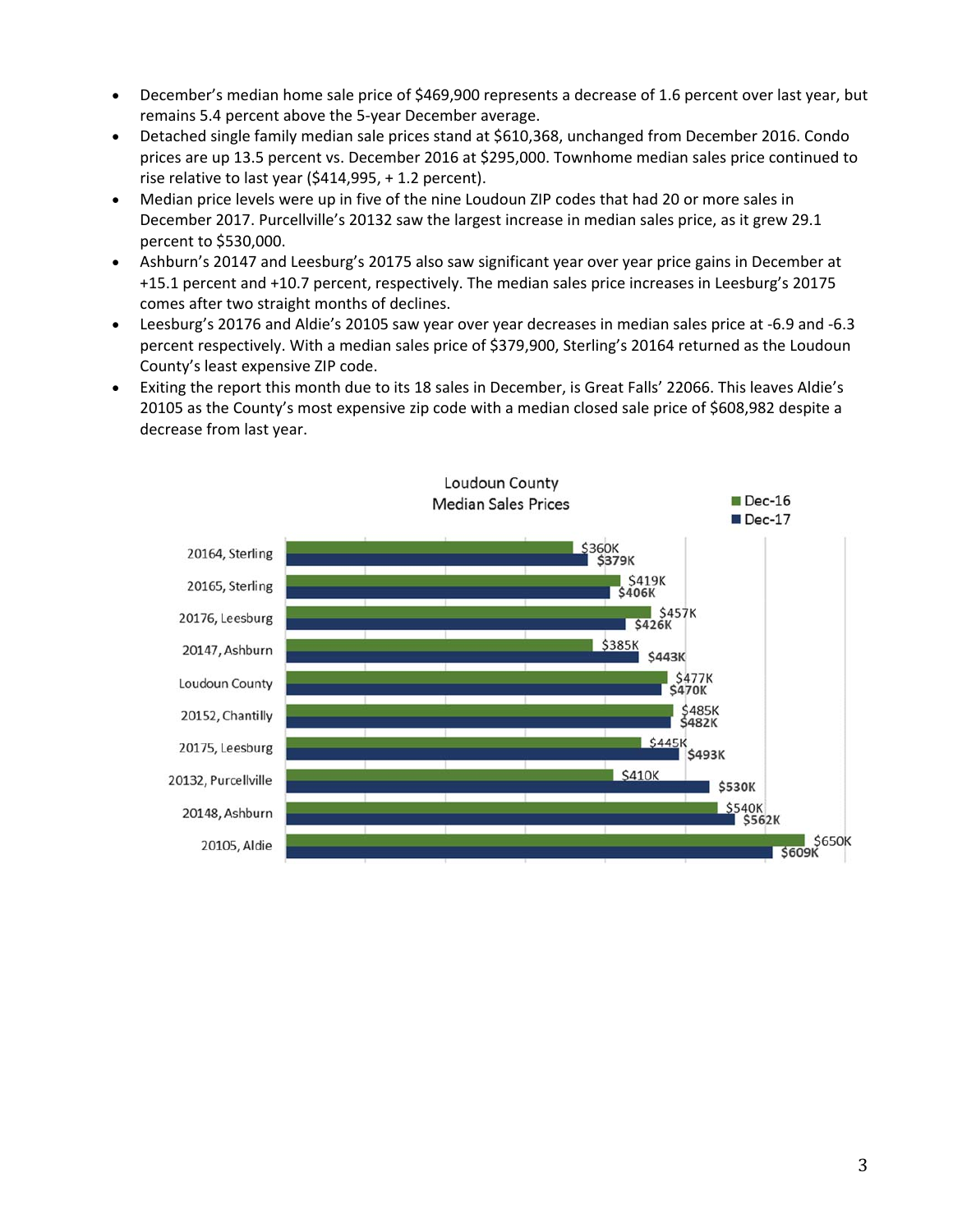# *Closed Sales*



- Loudoun County had 467 closed sales in December—identical to last month with 81 (14.8 percent) fewer sales than in December 2016. After a few slow months to end the year, sales were up only 0.8 percent in all of 2017.
- December sales decreased in all home segments, with condos decreasing the least at a decline of 2.7 percent over December 2016 to 71 closed sales. Townhome sales decreased the most at 18.6 percent from last year to 166 sales. Sales of Detached homes declined significantly—down 15.1 percent from last December at 230. This is the lowest number of December detached homes sales in five years.
- December closed sales increased in two of the nine Loudoun ZIP codes analyzed, led by a 29.7 percent increase in Leesburg's 20175, where sales increased from 37 to 48 over last year. Closed sales also increased in Sterling's 20164 by 11.4 percent from 35 to 39 over the past year. Among the zip codes that consistently had over 20 sales per month in 2017, Aldie's 20105 had the largest growth in number of 2017 closed sales—up 20.8 percent over 2016.
- Continuing a trend from last month, Chantilly's 20152 saw the largest decrease in number of sales from last year—decreasing 34.6 percent to 36 December closed sales. Ashburn's 20147 (‐23.3 percent) also had large year-over-year decreases in the number of home sales. Among zip codes that consistently had over 20 sales per month, Sterling's 20165 and Ashburn's 20148 had the largest decrease in number of closed sales—down 4.7 and 4.0 percent respectively over 2016.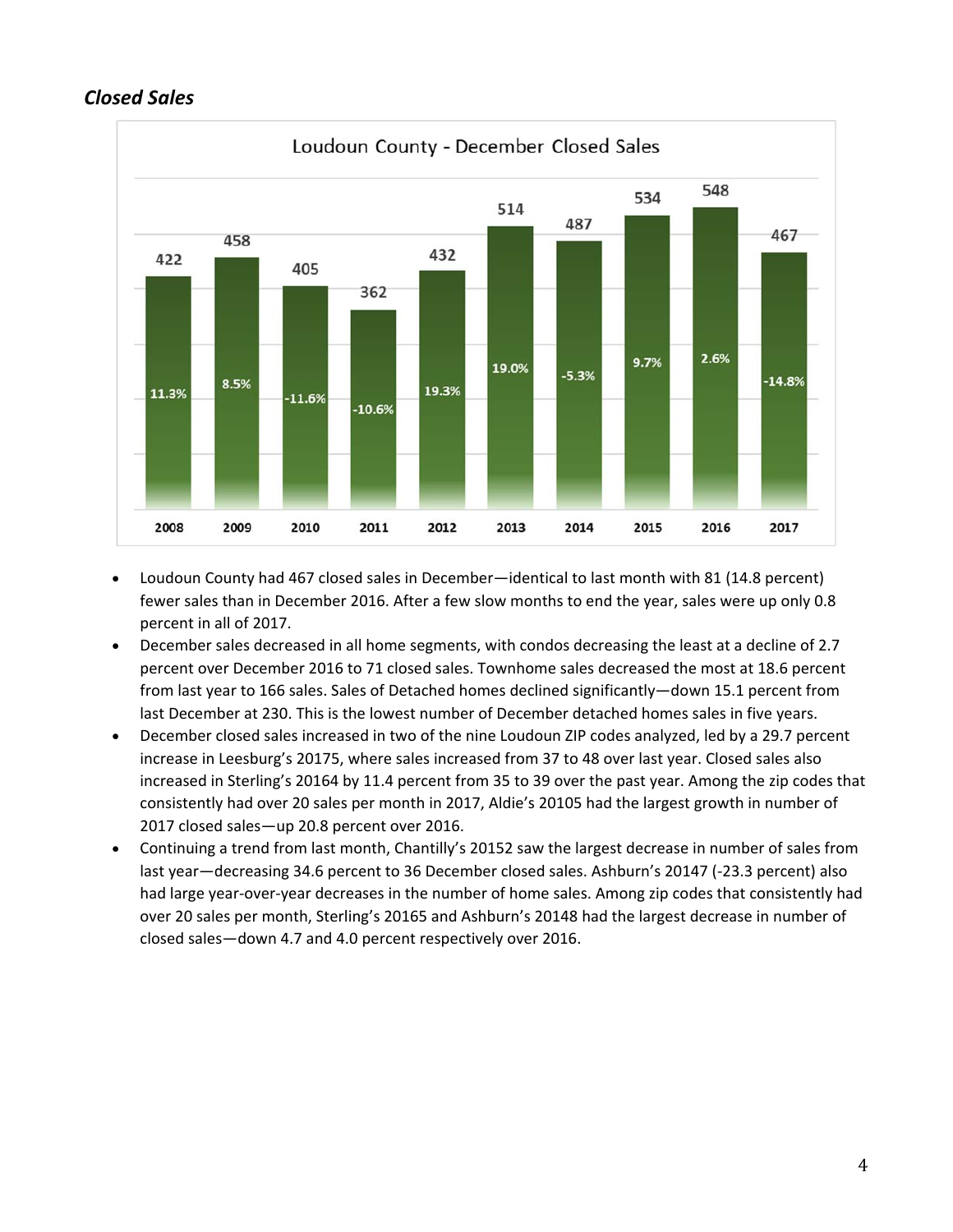

## *New Pending Sales*

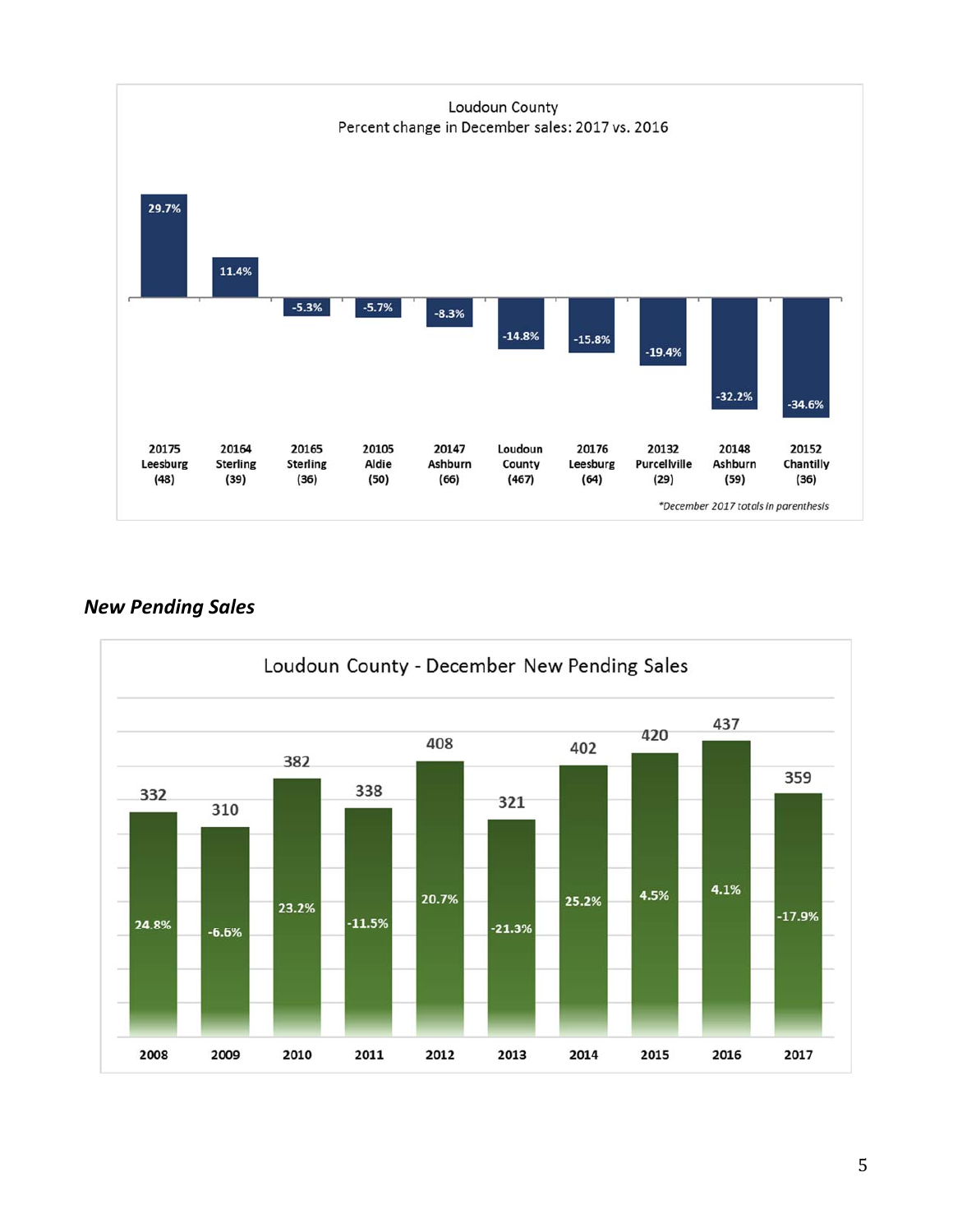- Contract activity decreased 17.9 percent from December 2016 to 359 new pending sales. New pending sales in December were 7.5 percent less than the 5-year December average of 388.
- Overall in 2017, the number of total new pending sales was down 2.1 percent or 150 pending sales from 2016.
- Contract activity in the detached home segment decreased 27.6 percent from December 2016 to 163 new pending sales. Condos (59 new pending sales, ‐11.9 percent) and Townhomes (137 new pending sales, ‐5.5 percent) saw a decrease in contract activity over the same period.
- New pending sales were down in eight of the nine ZIP codes analyzed, led by a 40.9 percent (27 pending sales) decrease in Leesburg's 20176. Chantilly's 20152 (29; ‐31.0 percent) and Sterling's 20164 (25; ‐30.6 percent) also saw significant decreases in contract activity.
- Sterling's 20165 (+16.7 percent) was the only zip code to increase in number of December new pending sales compared to December 2016.

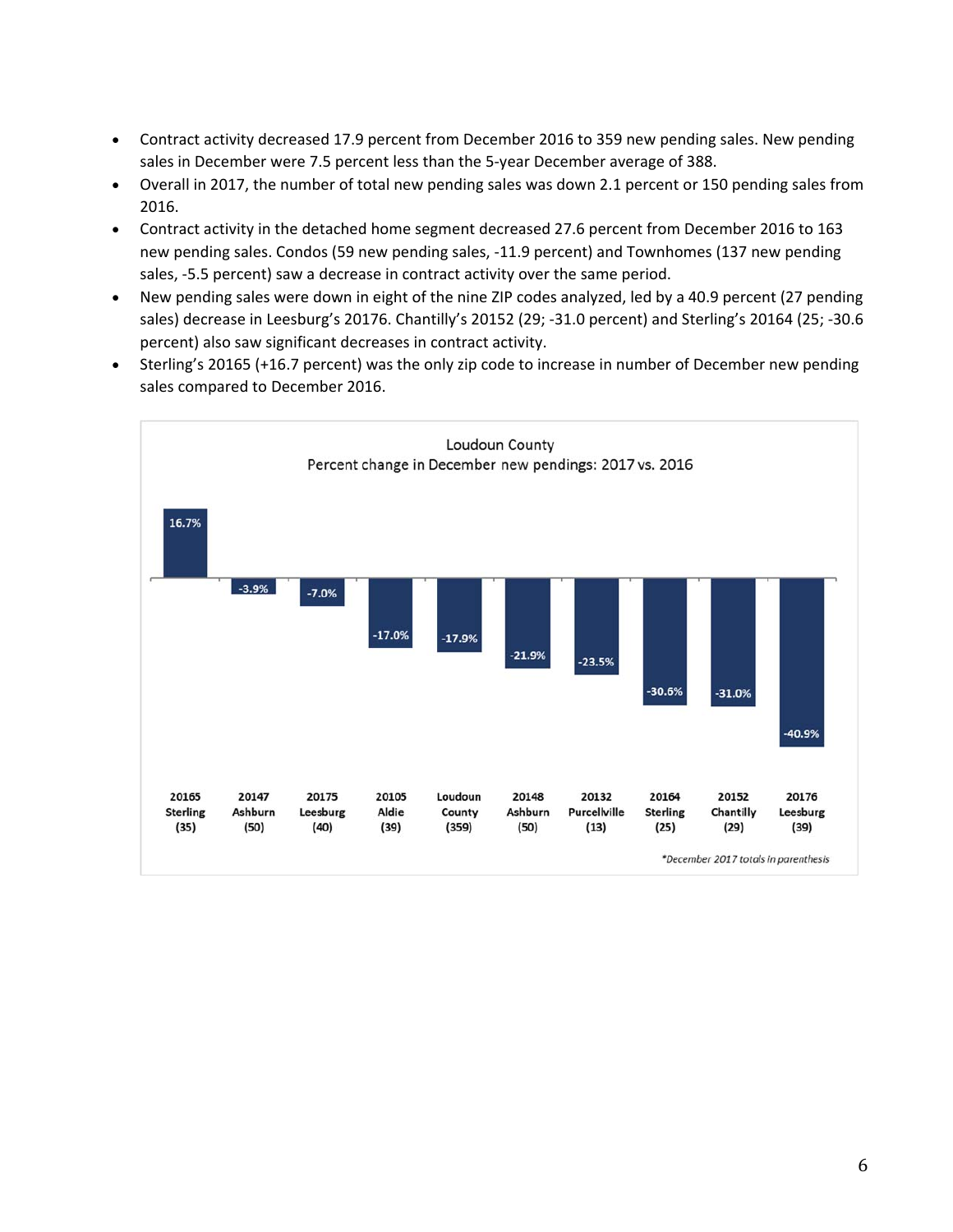## *New Listing Activity*



- There were 333 new listings in December; a decrease of 13.5 percent from December 2016 and 14.0 percent lower than the 5‐year December average of 387.
- Overall in 2017, there were 230 fewer new listings, down 2.4 percent from 2016.
- Condos were the only segment to increase in listing activity —up 18.2 percent to 52 new listings from December 2016. Detached homes (181, ‐19.2 percent) and townhomes (100, ‐14.5 percent) decreased in listing activity compared to last year.
- Listing activity increased in four of the nine ZIP codes analyzed, led by a 37.1 percent rise in Leesburg's 20175 to 48 new listings. Purcellville's 20132 (17; +30.8 percent) also saw a notable decrease in number of new listings from last year. New listings in Ashburn's 20148 decreased 37.3 percent compared to December 2016.
- Overall in 2017 among zip codes that consistently had over 20 sales per month, Aldie's 20105 and Purcellville's 20132 had the largest increase in number of new listings—up 5.5 and 3.6 percent respectively over 2016.

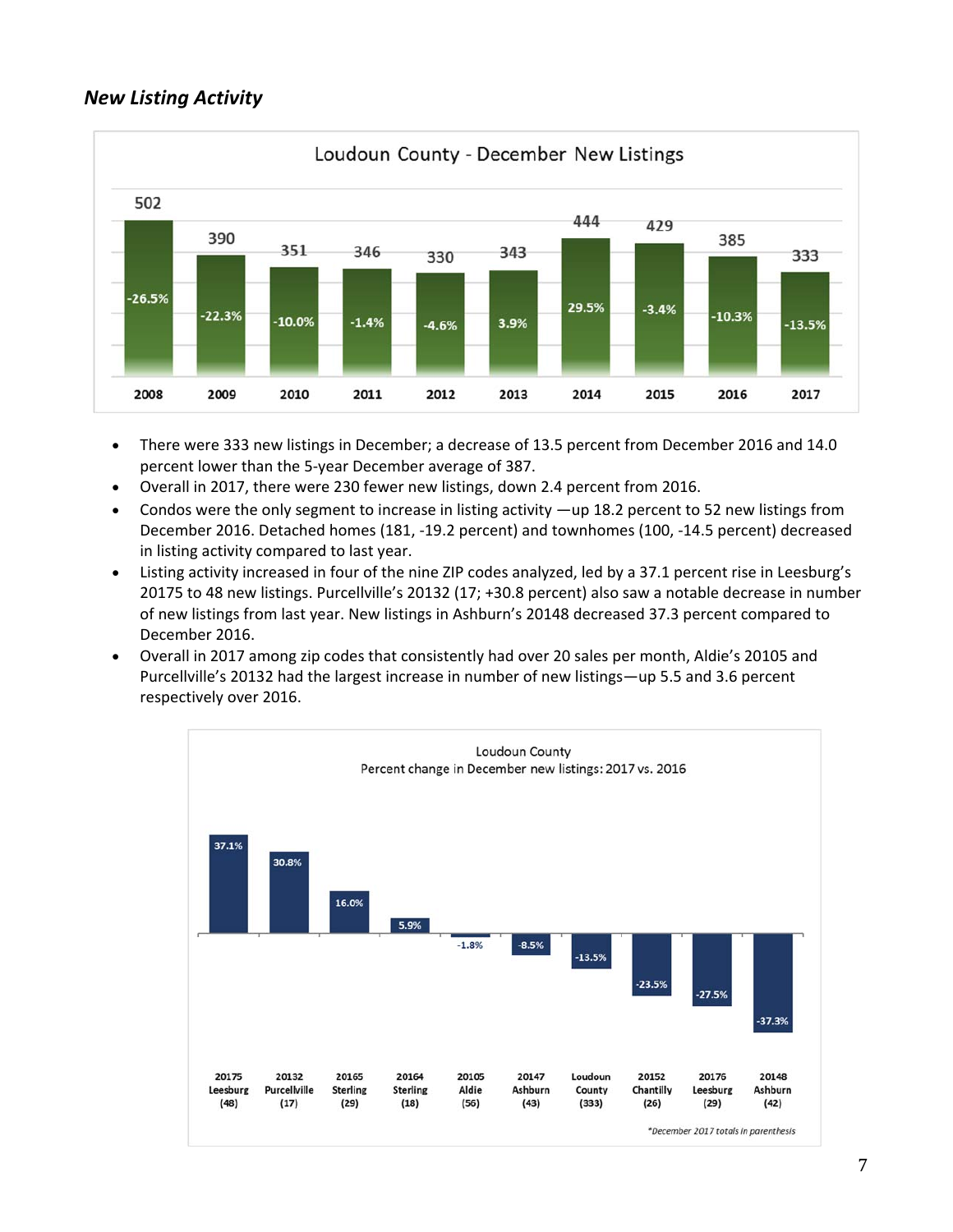### *Month's End Inventories*



- Inventory continues to drop and at the end of December active listings were 15.9 percent lower than the same point last year, with 169 fewer listings for sale. This is the lowest recorded inventory number in over a decade. The December active listing inventory of 894 is 31.2 percent lower than the 5‐year average of 1,299.
- Inventories were down from last year in all nine of Loudoun ZIP codes studied, led for the fourth straight month by Sterling's 20164 (‐36.0 percent). Chantilly's 20152 (‐21.9 percent) also saw a significant drop in inventory from last year. Sterling's 20165 decreased the least in number of listings from December 2016—down 2.4 percent.
- Based on the average monthly sales pace over the past 12 months, the 894 active listings heading into January 2018 represent 1.6 months of supply. This is 0.9 months lower than the 5‐year December average supply of 2.5 months.
- Townhouses and condos continue to have the tightest inventory at 0.9 and 1.0 months of supply, with the supply of condos declining 33.6 percent from December 2016. The supply of townhomes increased—up 20.2 percent versus last year at this time. The supply of detached homes was 2.3 months at the end of December—a decrease of 21.5 percent from last year.

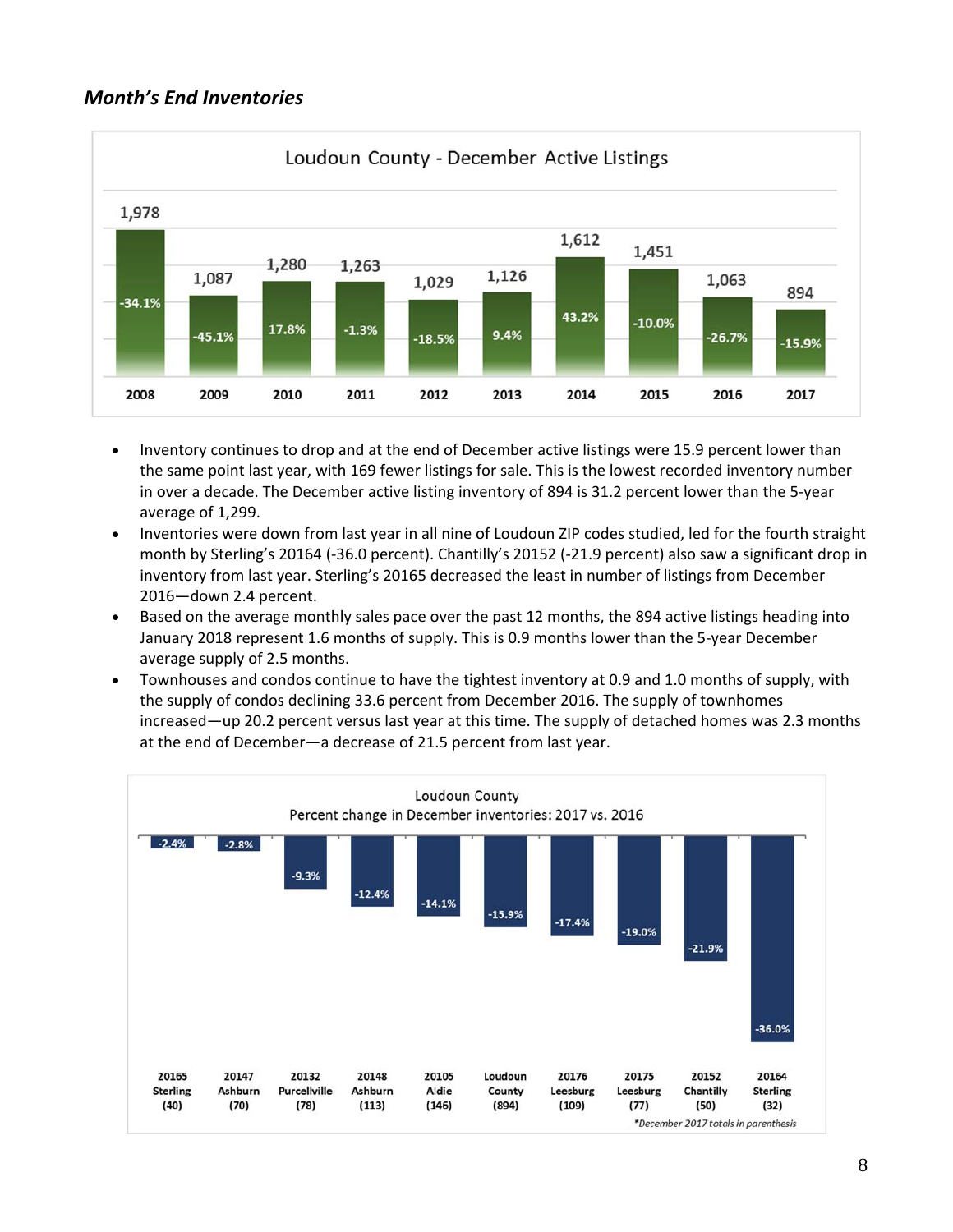

### *Average Sales Price to Original List Price Ratio (SP to OLP)*

- Loudoun County home sellers received on average 98.3 percent of their original list price in December; 1.1 percentage points greater than both last month and December 2016. Overall in 2017, sellers received on average 98.2 percent of their original list price; 0.8 percentage points greater than 2016.
- The county's average sales price to original list price ratio (SP to OLP) was 1.1 percentage points higher than the five‐year December average of 97.2 percent.
- Detached home sellers received on average 97.9 percent of their original list price, while townhome and condo sellers received on average 98.8 percent and 98.2 percent respectively.
- Average SP to OLP ratios increased in eight of the nine ZIP codes analyzed. Purcellville's 20132 saw the largest increase at 5.0 points in December to 100.5 percent. Aldie's 20105 (101.2 percent) had the highest ratio number in the county in December with sellers receiving on average 1.2 percent more than their asking price.
- Ashburn's 20148 (95.5 percent, ‐0.4 points) saw a slight decrease in average SP to OLP ratio compared to last year. December sellers in Leesburg's 20175 received the lowest percentage of asking price (97.4 percent)

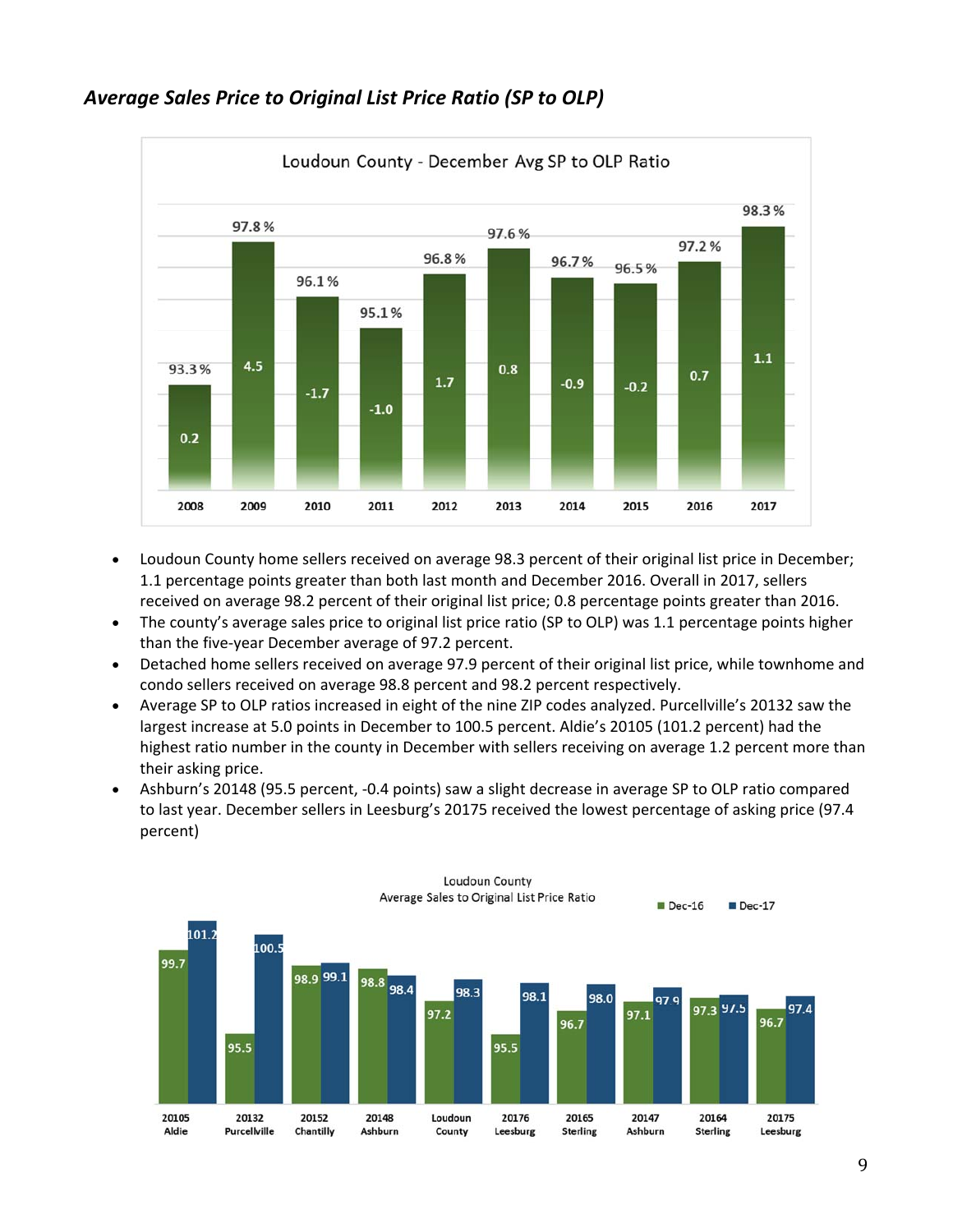## *Days‐On‐Market (DOM)*



- For the 24<sup>rd</sup> consecutive month, homes in December sold faster than last year, with half of the December sales listing 20 days or less. This is 4 days less than December 2016's median DOM of 24.
- The median DOM was 10 days lower than the five-year December average of 30 days.
- Overall in 2017, the median DOM was 13 days, 38.1 percent lower than 2016 at 21 days.
- Half the detached homes sold in December were on the market for 28 days or less—1 day less than the 29‐day median DOM last December. The median DOM for condos was 26 days, 7 days (21.2 percent) lower than the December 2016 median DOM of 33. Townhouses had a median DOM of 12, down 7 days (33.3 percent) from last year's 18 days.
- Days‐on‐market levels decreased in five of the nine ZIP codes analyzed, led by a 29‐day improvement in Leesburg's 20176. Purcellville's 20132 also saw a significant decrease in DOM with a 17‐day improvement from last year.
- Ashburn's 20148 median DOM increased 7 days to 14 from December 2016.